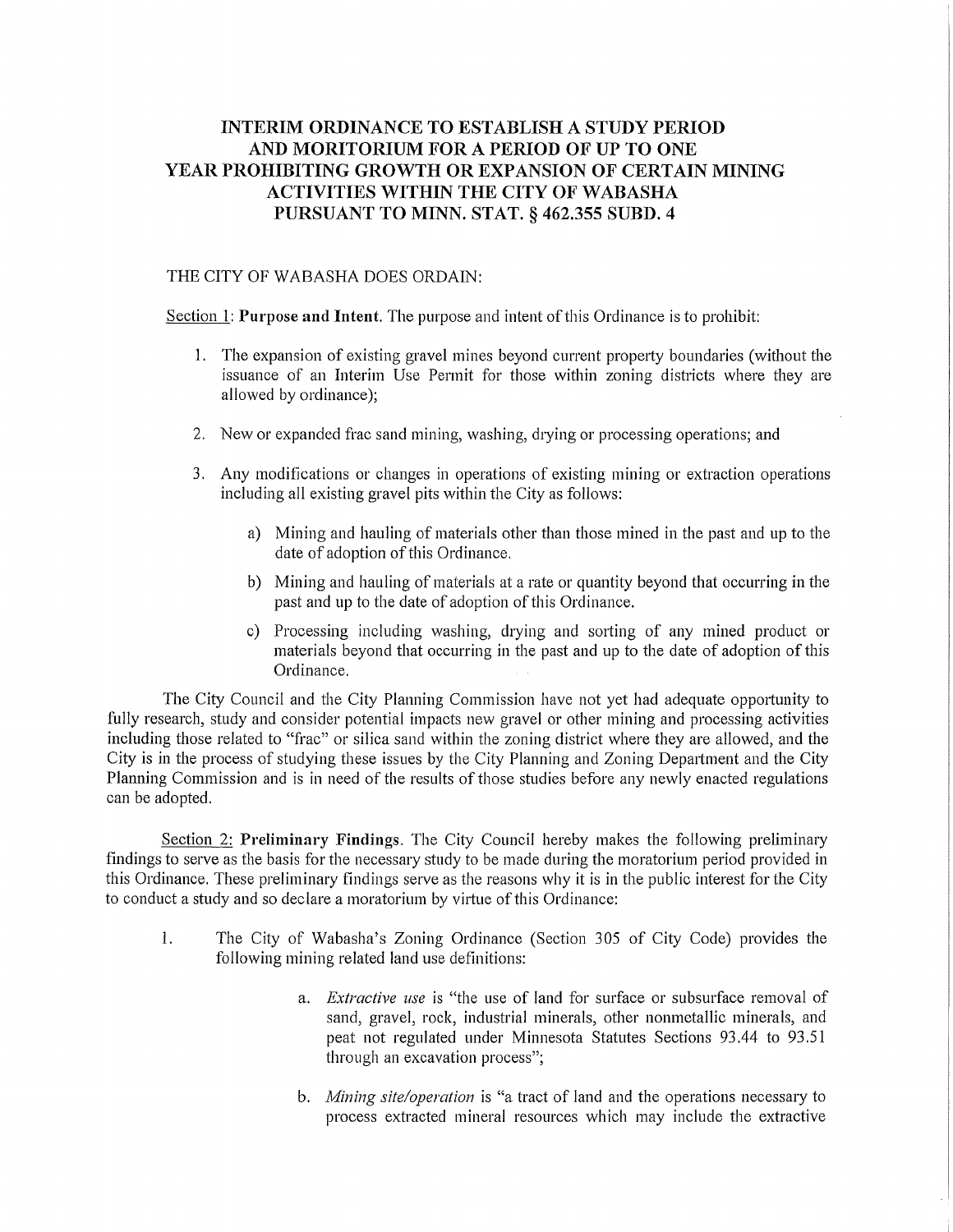process, but also allows processing, stockpiling, and the retail, wholesale, contract purchase, or transfer of mineral products. For purposes of this title, the leveling, grading, filling, or removal of materials during the course of normal site preparation for an approved (e.g., residential subdivision, commercial development, etc.) does not constitute a mining site/operation if: processing of the material does not occur on the property; the activity is completed quickly, does not occur over an extended period of time, and onsite stockpiles are fully depleted; and a mining permit is not required from the Depatiment of Natural Resources."

- 2. These uses are allowed in highway commercial and industrial zoning districts with an Interim Use permit;
- 3. Several gravel pits are known to exist with the City and are located in areas where the current zoning ordinance either allows no such activity or requires an Interim Use Permit;
- 4. It is believed that these operations have been in existence since prior to these zoning requirements and none of the operations have permits and are therefore considered lawful non-conforming uses;
- 5. Lawful non-conforming uses may not expand or intensify unless allowed to do so under Section 305 of City Code or by other law (such as with the issuance of a special permit, if required) and only that portion of the land or structure in actual use may be so continued (per 305.08 Subd. 2B);
- 6. By the very nature of mining or excavating, there is a need to expand beyond that portion of the land already in actual use;
- 7. The City is aware of the growing frac sand industry in this region and has been vigilant in watching for potential impacts of such operations on the community but has not fully researched, analyzed and studied the impacts of the mining and processing of silica sand on or determined the adequacy and effectiveness of current regulations in protecting the public health, safety and welfare of the community; and
- 8. State Statute 462.355 allows a municipality to adopt an interim ordinance for the purpose of considering adoption or ·amendment of official controls including ordinances establishing zoning, subdivision controls, site plan regulations, sanitary codes, building codes and official maps.

Section 3: **Moratorium Declaration.** For the duration stated herein and until the City has completed studies and adopted any ordinance or amendments to the City's Zoning Ordinance or Comprehensive Plan, the City shall not accept, issue or process any applications, permits or otherwise allow:

- 1. The expansion of existing gravel mines beyond current property boundaries (without the issuance of an Interim Use Permit for those within zoning districts where they are allowed by ordinance);
- 2. New or expanded frac sand mining, washing, drying or processing operations; and